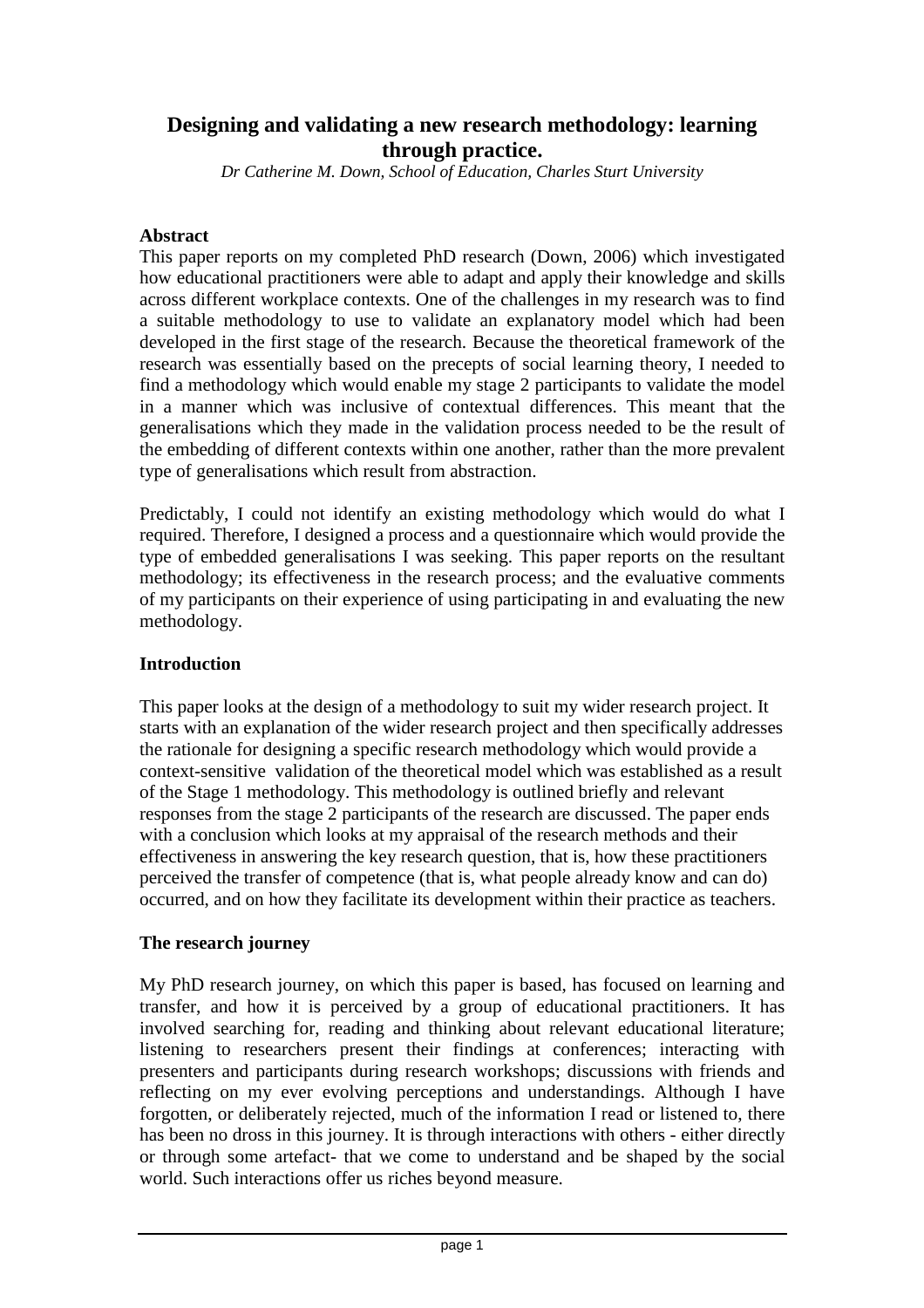The prime purpose of my research journey was to better understand how people "transfer" or adapt what they already know and can do when they move to a new work situation or when their work changes substantially. The objective of the research was to explore the perceptions of training practitioners, based on their own experience and on their expertise as facilitators of situated learning. It focused on how these practitioners perceived the transfer of competence occurred, and on how they facilitate its development within their practice as teachers. That is, the focus of the research was the capacity of training practitioners to transfer their own competence between different settings and, to a lesser degree, on the capacity of these practitioners to develop this capacity in their learners.

The participants in the research were vocational education and training practitioners who had experienced moving to a new job and/or substantially changing their work roles and functions; were involved in preparing and/or mentoring others to prepare for different work changes; and could reflect on their experiences of learning from and at work.

The purpose of the research was to provide an experienced practitioner voice in the current debates on the transfer of learning across different workplaces and work roles. In current Australian vocational education and training (VET) rhetoric, learning transfer is assumed to happen and is the basis of much of the new policy which has been introduced over the last decade or more (Smith & Keating, 2003, pp., p. 219). The development of competency-based training, and Training Packages in particular, has been premised on the belief that if these competencies are developed then people will be able to transfer them to different contexts. Such an assumption is a contested one from two points of view. First, it assumes that transfer occurs spontaneously, a concept which is not supported by current research (e.g. Billett, 1994, 1996, 1998; Mulcahy & James, 1998; Taylor, 1997). Secondly, it ignores the contextual nature of learning and the need to adapt existing learning when the context of the learning is altered.

## **Stage 1 research methodology**

The first stage of the research involved an opportunistic sample of twelve practitioners, all of whom were known to me, and most had worked closely with me during the 1990s. Half of these were industry teachers/trainers and the remainder were from Registered Training Organisations. All twelve came from either NSW or Victoria with 5 males and 7 females comprising the sample.

Unstructured (or minimally structured) interviews were used to collect the stage 1 data. My choice of this data collection tool came from my perception that, if I wanted the respondents to think deeply about how they believed the transfer of competence across different work contexts occurs, then the interview needed to happen over time and in a format that allowed the respondents to explore for themselves their experience and perceptions of the phenomenon.

Fontana and Frey (2003, pp. 74-85) recognised a genre of data collection known as polyphonic interviewing (p. 81) and this was the tool I chose to use. It involves recording the voices of the subjects with minimal influence from the interviewer and then letting each data set stand on its own, without collapsing the collected data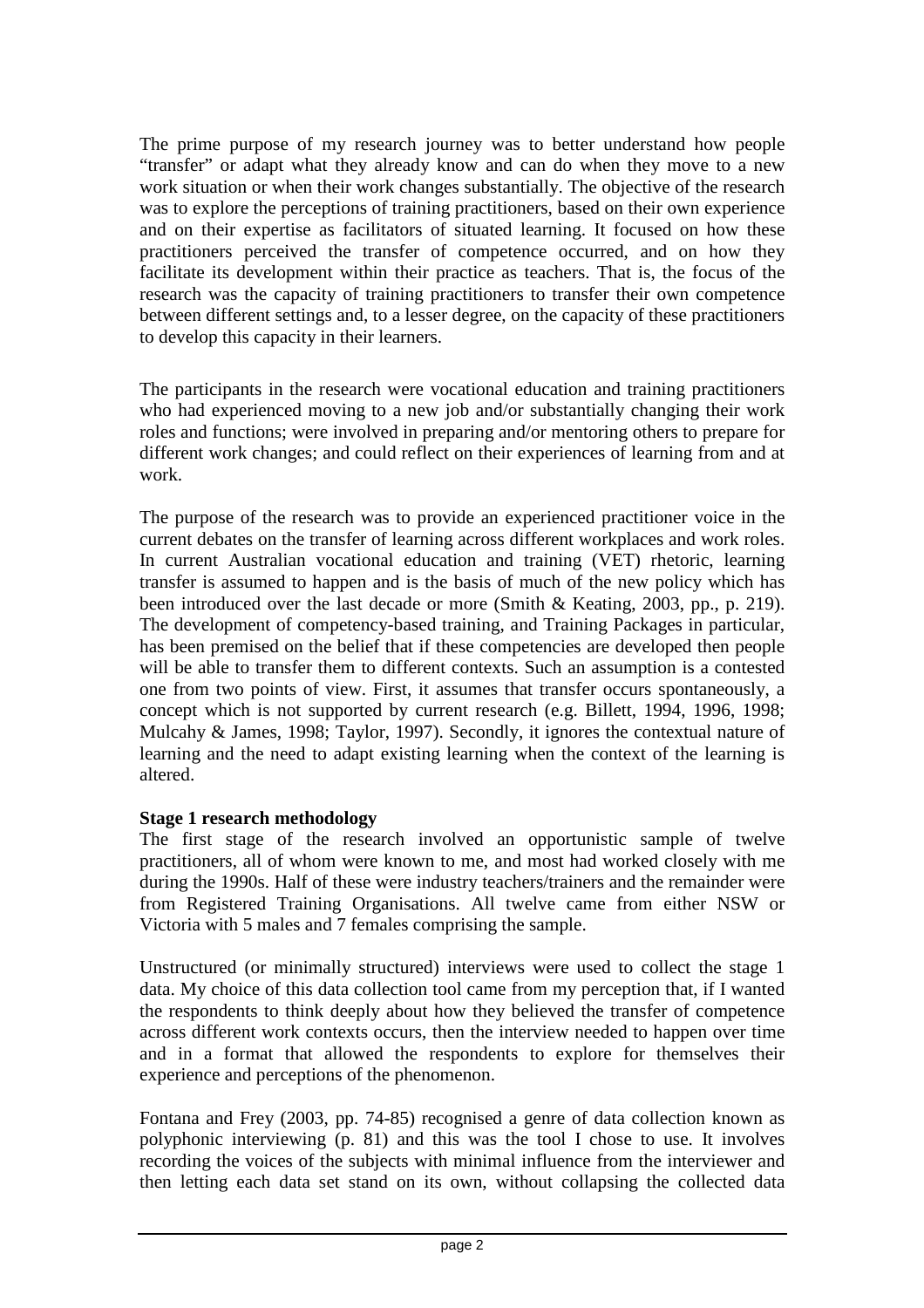together. Instead 'the multiple perspectives of the various subjects are reported, and differences and problems encountered are discussed, rather than glossed over' (Fontana & Frey, 2003, p. 81). It is also an approach that sits comfortably within an activity theory approach.

The analysis of the data collected from this polyphonic interviewing technique was done using Yjrö Engeström's framework for analysing a process of change/learning under four key questions. This is a matrix which maps the answers to the questions: who are changing/learning?; why do they change/learn?; what do they change/learn?; and how do they change/learn? against the five principles of activity theory. These are: that a 'collective, artefact-mediated and object-oriented activity system … is … the prime unit of analysis' (Engeström, 1999, p. p. 4); the multi-voicedness of activity systems; the historicity of the community; the central role of contradictions as sources of change and development; and the possibility of expansive transformations in activity systems.

The result of this analysis was a four stage model (that is, exploration, enactment, engagement and enhancement) of how the learning changed over time as the contextual boundary crosser moved into a new work context. I presented this model at a number of research conferences and the feedback, and discussion it evoked, convinced me that a process of validation was needed to determine the accuracy and usefulness of the model. However, I could not find an existing, recognised methodological lens through which to do this and so a new approach needed to be designed and implemented

# **Stage 2 objectives and parameters**

The key objective of this stage of the research was to validate the models and schemas developed in the first stage of the research and, also, to provide feedback on the acceptability of these research outcomes. Thus the questions which needed to be answered were: how applicable are the models and ideas developed in Stage 1 to a wider group of participants?; what basic learning principles and approaches underpin the transfer/adaptation of competence across workplace contexts?; What skills, knowledge, attributes, etc. do people need to manage the transfer/adaptation across workplace contexts?; and how should this be supported and/or reflected in formal educational contexts?

These sets of questions guided the research design, process and findings. However, as in all social processes, it is the unintended and unexpected outcomes that often have the potential to convey important meanings, provided that we are heedful of them. Therefore, the objectives of the research had a guiding role rather than a controlling one and acted to direct the research rather than constrain it.

The design of Stage 2 proved difficult. Although I conducted a number of literature reviews, I could not find a suitable process for the testing/validation of an educational model. It seemed to me that I needed to find a process which enabled the respondents to have the model explained to them, have the opportunity to ask questions about it and then to be able to consider their own responses. A series of focus groups seemed suitable, but this would have been both time-consuming and expensive, unless all the participants were nearby. For these reasons, my stage 1 research had been necessarily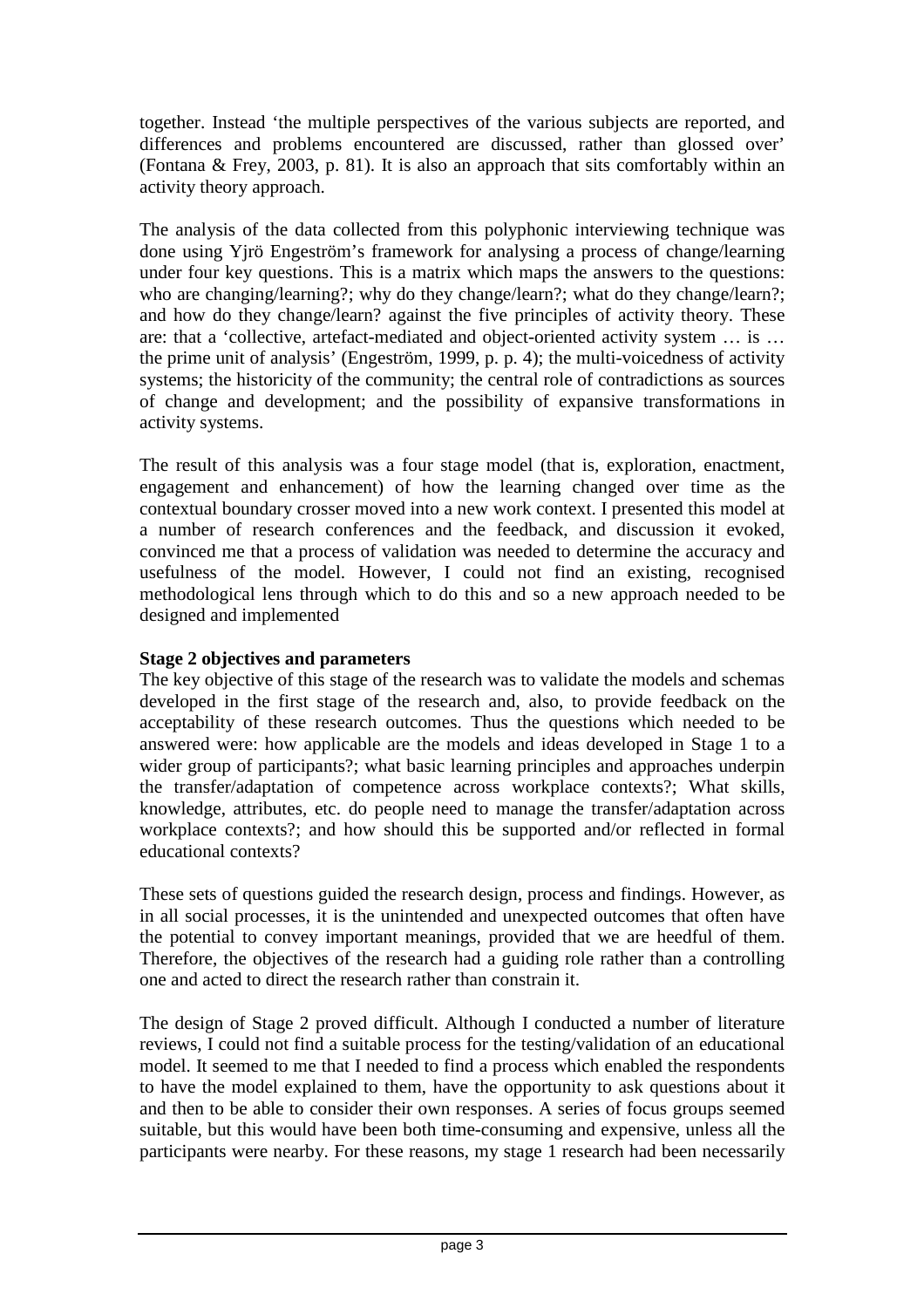restricted to people who I either knew well or who were in close geographic proximity. Thus, focus groups were ruled out.

Also, a web-based process was ruled out as, despite the technological advances of the past ten to fifteen years, I knew from work projects, that there are many excellent VET practitioners and enterprise trainers without reliable computer and/or e-mail access. So I decided to use a questionnaire supported by reading matter, a video and phone support.

That way, I expected that respondents would examine the model either by sight and sound (via the video) or through the perusal of a written paper depending on what their learning preferences were. They could contact me by phone if they had any queries or they could complete the questionnaire electronically or in hard copy and could return it via e-mail or the postal service. This would enable me to include respondents from all parts of Australia as well as a small group from other countries.

#### **Stage 2 research methodology**

Self-administered questionnaires are a form of structured or semi-structured interview (Fontana & Frey, 2003, pp., p. 62). The choice of a questionnaire as the data collection instrument in Stage 2 of the research was in response, firstly, to the relatively large number and geographical dispersal of the expected participants in this stage; and, secondly, to the purpose of this stage as a mechanism for seeking validation and feedback on the Stage 1 findings.

However, it was also necessary to 'ground' the questionnaire, so that participants responded to each question on the basis of their experience and not just on what their theoretical frameworks and/or working theories told them should happen. This was done by asking the respondents to first identify three stories about situations of the transfer of competence across different workplace contexts. One of these was an account in which the respondent was the main actor, one where another person was the main actor but the respondent was concerned in some way and the third "story" was a future scenario about which the respondent had been thinking. This process was designed so that the respondent would reflect on his or her experience, the experience of others (given the usual limitation that we cannot know exactly what others are thinking) and then to test out their working theories with a projection of experience.

Bradburn (1983) notes that most structured interviews leave little room for the interviewer to improvise or exercise independent judgement. However, a selfadministered questionnaire is administered in a social interactional context and is influenced by that context. Thus, the respondents to my questionnaire wrote their answers as if conversing with me, changed the wording of questions to better suit their purposes, showed evidence of wanting to please, or otherwise, and felt quite at liberty to ignore those questions they did not want to answer, and did not fully complete the questionnaire in those cases where the time they had to spend was limited.

Descriptive statistics are often used in postpositivistic qualitative research. Denzin and Lincoln note that:

Although many qualitative researchers in the postpositivist tradition will use statistical measures, methods and documents as a way of locating groups of subjects within larger populations, they will seldom report their findings in terms of the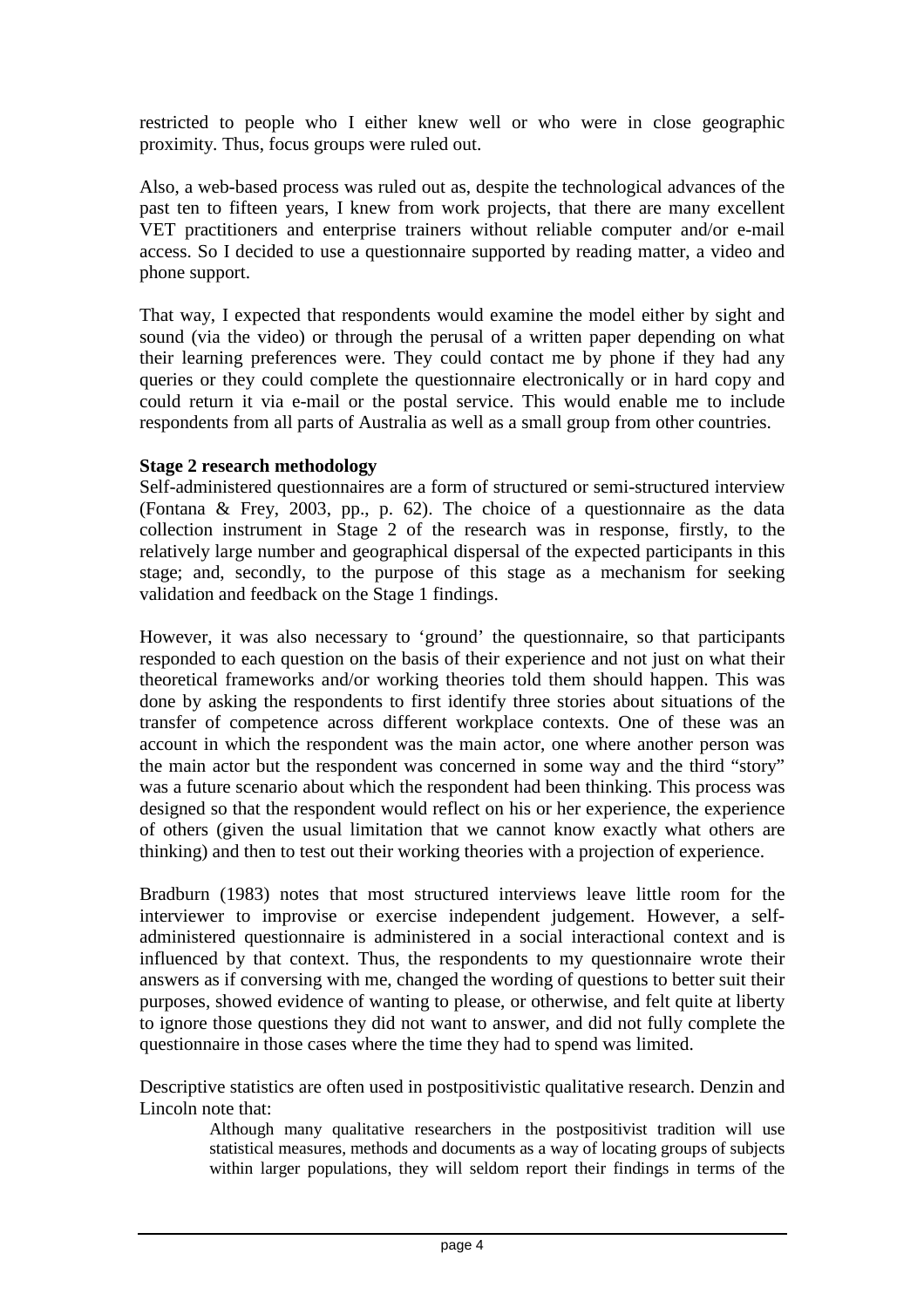kinds of complex statistical measures or methods to which quantitative researchers are drawn (i.e., path, regression, or log-linear analyses).

(2003a, pp., p. 15)

Because of the relatively large number of expected responses (90), I decided that fivepoint Likert-scale items would be needed within the Stage 2 questionnaire in order to test the support for or importance of particular concepts. These were analysed (using SPSS computer software) as to frequency, weighted means, and simple measures of comparison. These Likert-scale items were accompanied by the provision of space for comments after every group of Likert-scale items and respondents were encouraged to explain or expand on their choices or to give any other feedback they considered important. In addition a number of open-ended questions were also asked on relevant issues.

Importantly, the questionnaire was designed as a learning experience in order to enable participants to think through the various aspects of the stage 1 model, and to bring to the surface many of the tacit understandings which underpin their everyday practice. The "stories" which participants were asked to choose and record, provided a learning device to ensure that their responses were based on a consideration of practice, rather than theory or rhetoric.

Many of the respondents recognised this and expressed their concern that they may have chosen the wrong stories; thus assuming that there were "right" answers. There were not. What the internal variation (that is, the same item having two or three different responses from the same respondent) did show was that the experience represented by the stories was contextually based, and thus there are no "right" answers.

The items within the questionnaire were either statements of, or questions which were designed to probe, educational beliefs. Multiple responses for the same item given by the same respondent provided support for the belief that learning is situated and is shaped by the multiple contexts and contextual factors which impinge on the learner and his/her learning.

As a learning "device" or tool, the questionnaire was designed to draw people into Vygotsky's (1978) zone of proximal development. That is, a cognitive zone, in which the difference between what the learner knows and what the learner has the potential to know, is highlighted. It is, therefore, a state of mind where certainties become less so and contradictions and paradoxes loom large and need to be resolved. As Illeris (2002, p. 118) argues, it is this tension which provides both the need and the motivation for learning.

# **Stage 2 data collection and analysis**

Most of the 90 participants in the Stage 2 research all received a mailed copy of a questionnaire kit. This consisted of a CD-ROM and a page of instructions on how to use the material on the compact disk. The material on the CD consisted of a video clip of a presentation of the model followed by a question and answer session; copies of the paper in both Word 2002 and Word95 formats; a set of diagrams in pdf format; a link to the internet to download the QuickTime software necessary to play the video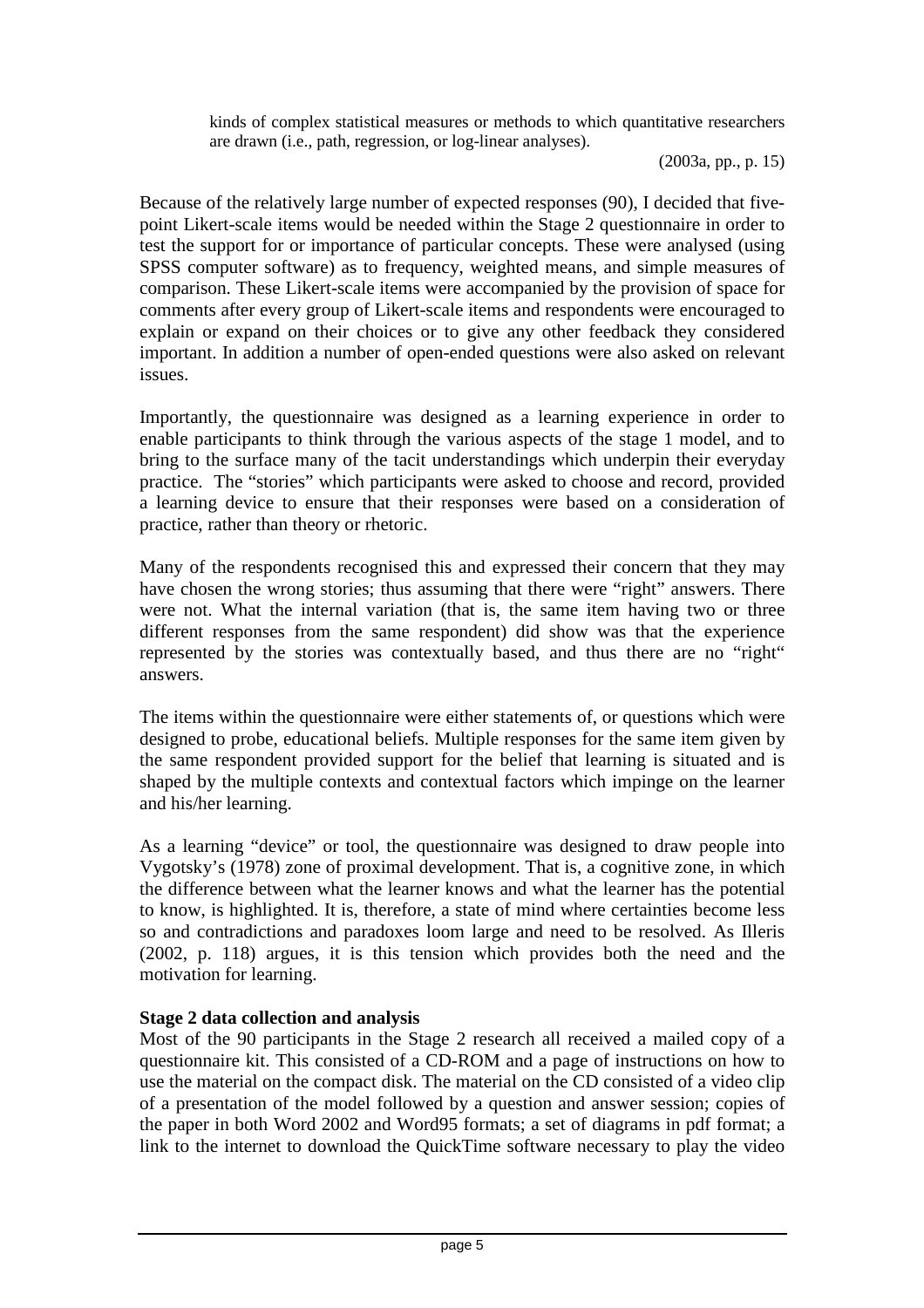clip; and a link to the internet to download Adobe Acrobat in order to read the diagrams.

Participants who had reported that they did not have an e-mail address or a computer with a CD-drive were sent an equivalent package in the mail, consisting of: a video clip of my explanation and the question and answer session; the paper explaining the model; hardcopy versions of the diagrams (in colour) and a letter of explanation. Eight participants fell into this category.

#### **Questionnaire and research design**

The research design of this part of the investigation is not standard. It combines a number of methodologies and uses a mixture of methods to seek the answers to the key research question. It was specifically designed to answer this research question rather than to validate a standard methodology or approach. It also contains a research methodology inside of a research methodology – the research equivalent of double loop learning ((Argyris, 2000; Down & Hager, 1999).

One of the intentions about the design of the questionnaire was that its completion should be a thought-provoking and worthwhile experience. It also was important that it reflected the characteristics of learning which the research was exploring. It, therefore, seemed important to ask the participants how they had felt both about the design of the research (which had been explained to them in the materials they received when they volunteered, or agreed to, participate in the research), and about the design of the questionnaire which they had completed.

This was an appropriate course of action given that seventy of the participants (78%) had undertaken post-graduate courses and could, therefore, be assumed to know something about research and questionnaire design. It is, therefore, interesting that nearly all those who did not answer this section came from the higher education sector.

Of the seventy participants who responded to this section, 80% either "definitely agreed" or "agreed" that the design was appropriate given the research question being investigated. Forty-seven people provided additional comments, all except two supporting the research design. For example, one participant asked some key design questions when she wrote:

> I do think it is appropriate and valuable to gain the insight of a group of people on these issues. We have all experienced a variety of learning experiences, at least through primary and secondary school and, I suspect, for most of your sample through tertiary qualifications as well. To answer the questionnaire you must have experienced transfer of learning in work contexts too. So this is most likely a wellinformed, articulate, appropriate group of people to ask to reflect on their experiences.

> > (s2p031)

A second participant commented that the decision to ground the research in stories of personal experience was an appropriate way to elicit the data. He wrote:

> Basically, I thought the design was good. I endorse the approach of asking participants to identify specific stories to critically analyse in order to respond to the questions. This enables you to capture more specific, authentic and objective performance characteristics based on actual events rather than just general opinions.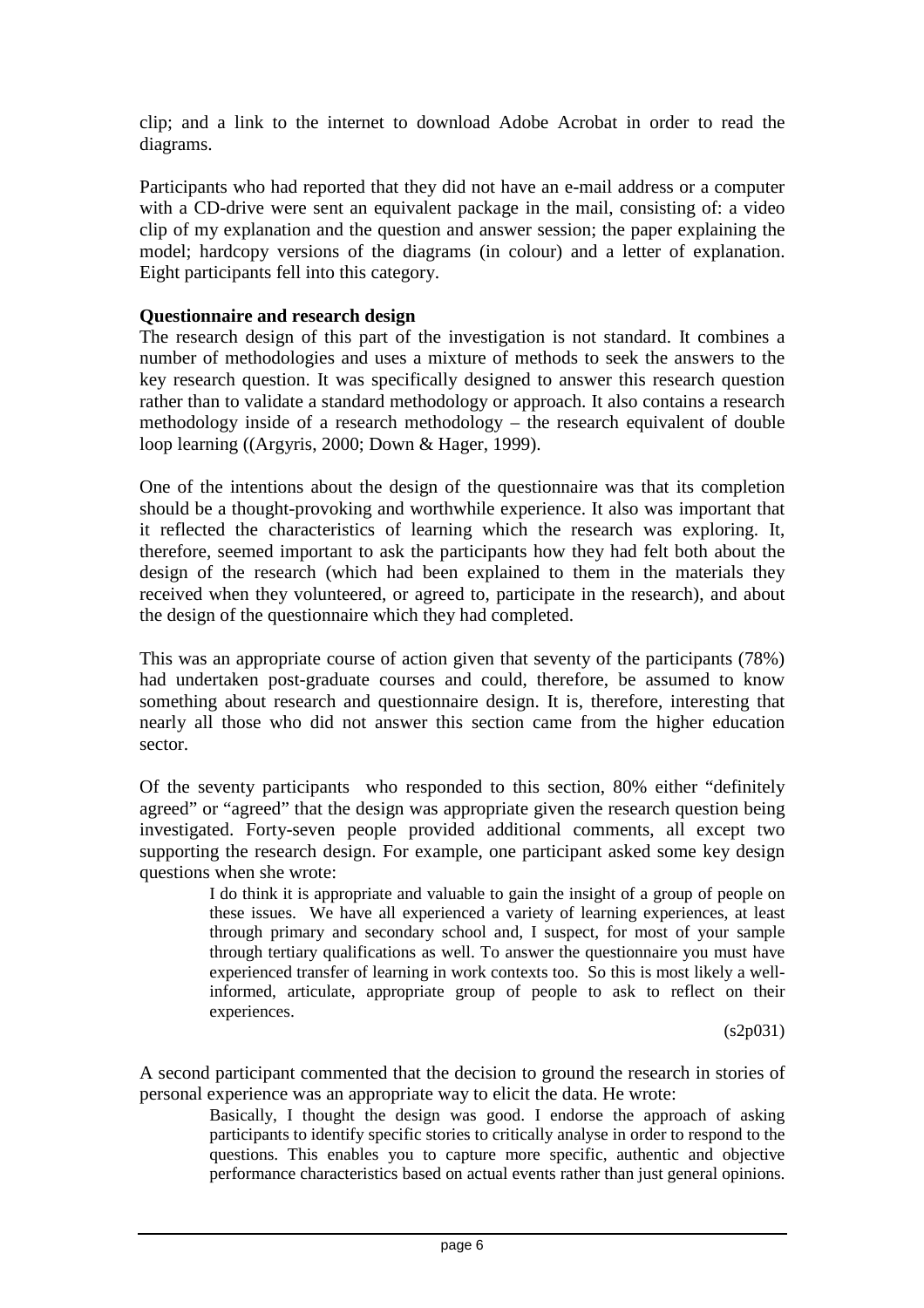In the absence of such specific stories responses would become much more generalised and subjective.

We use this strategy for self assessment of student Key Competencies by requiring students to reflect upon 'real' performances rather than a student's general perceptions. Also, basing the analysis on 'stories' provides a 'context rich' platform for critical reflection – obviously important for this research.

(s2p003)

Overall, the positive reactions could be summarised by the following comment: I was very impressed with full research design model and the researcher's admission that the process of transferring competence is not always linear. I found the questions very pertinent to the topic of the perceptions of practitioners about the transfer of competence across workplace contexts.

(s2p078)

The respondents perceived the advantages to taking such an approach as providing a wealth of data; combining qualitative and quantitative research; its effectiveness; its grounded nature; its personalised nature; its reflectivity and its benefit to the participant (a very common response). On the question of risks and disadvantages, these could be categorised under seven headings, that is: the roles and functions of the stories: the lengthy, time-consuming nature of the data collection; the choice of participants; the failure of many intended participants to respond (as over 200 participants originally agreed to participate in the research); the innovative design; the validity of the data and analysis and the complexity of the process. For the majority of the participants, their responses indicated that the advantages outweighed the risks

The question "What did you find useful and/or enjoyable about the questionnaire" elicited responses on learning; structure, the questionnaire kit; reflection on experience; thinking about learning and challenging. This is typified in the following two responses:

it presented the researcher to the audience – itself a form of learning. It provided visual cues and clues by way of professional diagrams which … lent further elaboration and modification.

(s2p034)

the opportunity to reflect, analyse, evaluate and learn. To, in fact, fully understand your project and acknowledge the value of the [stage 1] respondents' input.

(s2p050)

Sixty-six of the participants (73%) responded to the question "What did you find annoying about this questionnaire?". Of these, ten responded that they had found nothing annoying in the questionnaire. The remaining responses concerned issues of time and length; language; difficulties accessing the technologies used; questionnaire items; impact of the questionnaire kit; use of "stories"; information given to participants; and the need for discussion.

The following response from a participant probably accurately sums up those things which participants found annoying and also the wonderful attitude shown by the participants. She wrote:

> I actually found it very time consuming, which, given my current workload, was quite annoying. I had to keep stopping and putting it aside, and then coming back to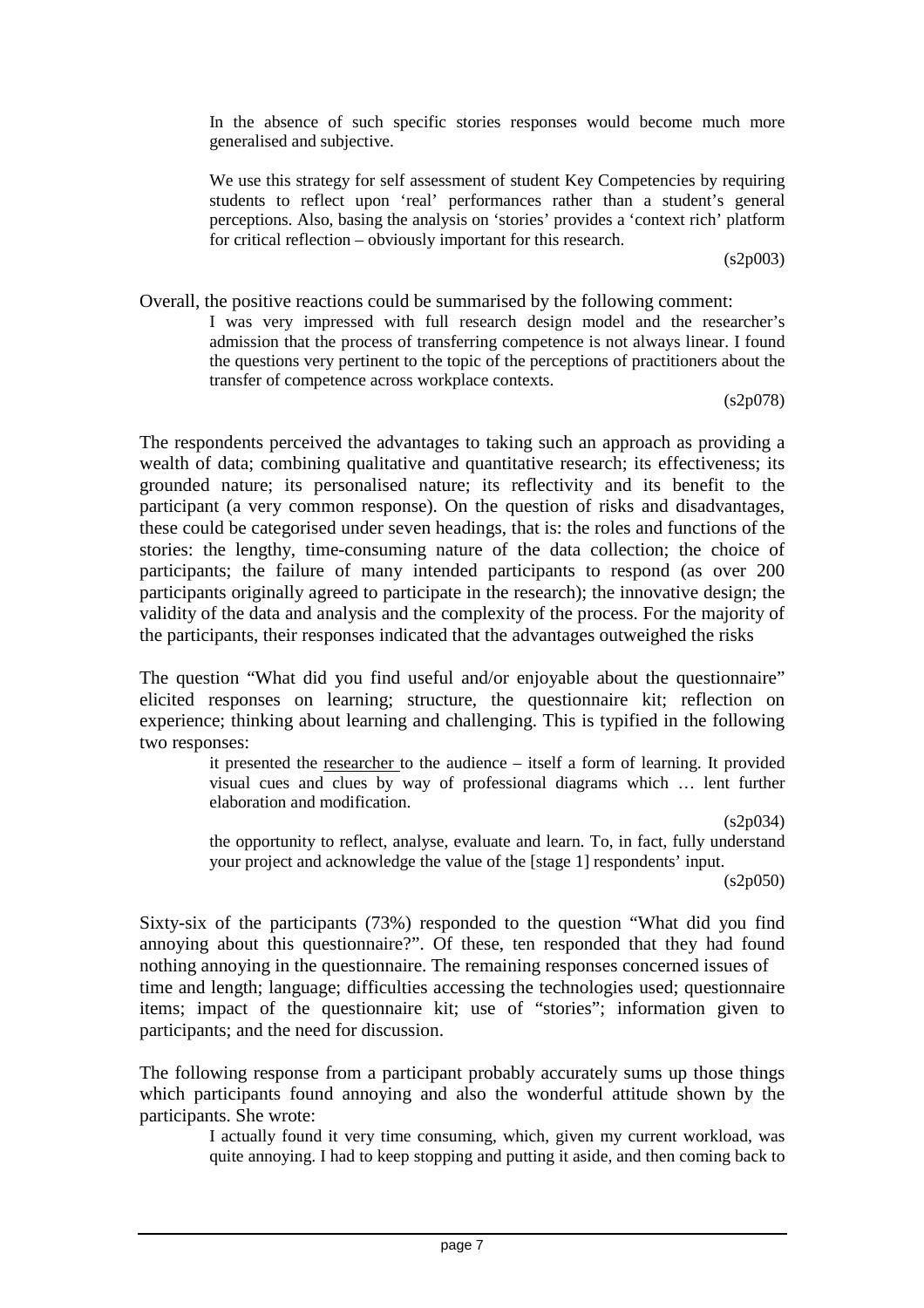it later, just to make sure that my responses were meaningful and to stop myself lapsing into 'who cares, just say anything' mode.

I respect the effort that went into developing the model, the paper, the videos, and this questionnaire. I also respect the importance of meaningful answers for the researcher. So despite my mounting work pressures and my frustration with the process I did make an effort to give meaningful responses.

(s2p052)

#### **Reflections on the research process**

The inclusion of the questions on the research and questionnaire design served a number of functions within the research process. Because this is research about the perceptions of the participants, the thesis tries to capture the voices of 109 people, that is, eighteen stage 1 participants, ninety stage 2 participants and the researcher. By their participation in the research, the stage 1 and 2 participants are collaborators in the research. Therefore, it was considered appropriate that they had a chance to reflect and comment on the data gathering and analysis processes as far as possible.

Another consideration is that whilst the participants are not strictly subjects of the research insofar they are not being subjected to some "treatment" or intervention, their taped explanations or questionnaire responses are analysed, described and used as the base material for the identification of general trends or commonalities. As such, they needed to be given the opportunity to comment upon the research and questionnaire process.

In general, participants were quite satisfied with the process and those who had concerns were able to express these and they have been noted above. The comments they made provided valuable information, not only about the research process but also about their perceptions about research participation.

For instance, throughout the responses there were clear indications as to their collective wish to please. Whilst this was inferred rather than explicit for most participants, it was more marked for others. "is this what you want?', "I'm not sure if I chose the right stories" or "my answers seem to be the same for all my stories" were typical of comments indicating a wish to please. For others, this attitude was more muted. They indicated that other participants might not give me the answers I wanted or I might find the divergent responses hard to collate and to make meaningful.

An extension of this was the wish that there had been some mechanism for discussion or interactive dialogue. This is not surprising given the passion, energy and enthusiasm which came through the responses to the questionnaire. It also underlines the need for interaction which is at the heart of learning and human endeavour.

Many of the participants recognised that the questionnaire had been designed as a learning process. That is, it was designed to engage them in reflection about the transfer of competence across work contexts in particular and about learning in general. It was designed to result in expansive learning rather than to lead them to an already known position about learning and its transfer across different contexts. There were no right answers any more than there were any wrong answers.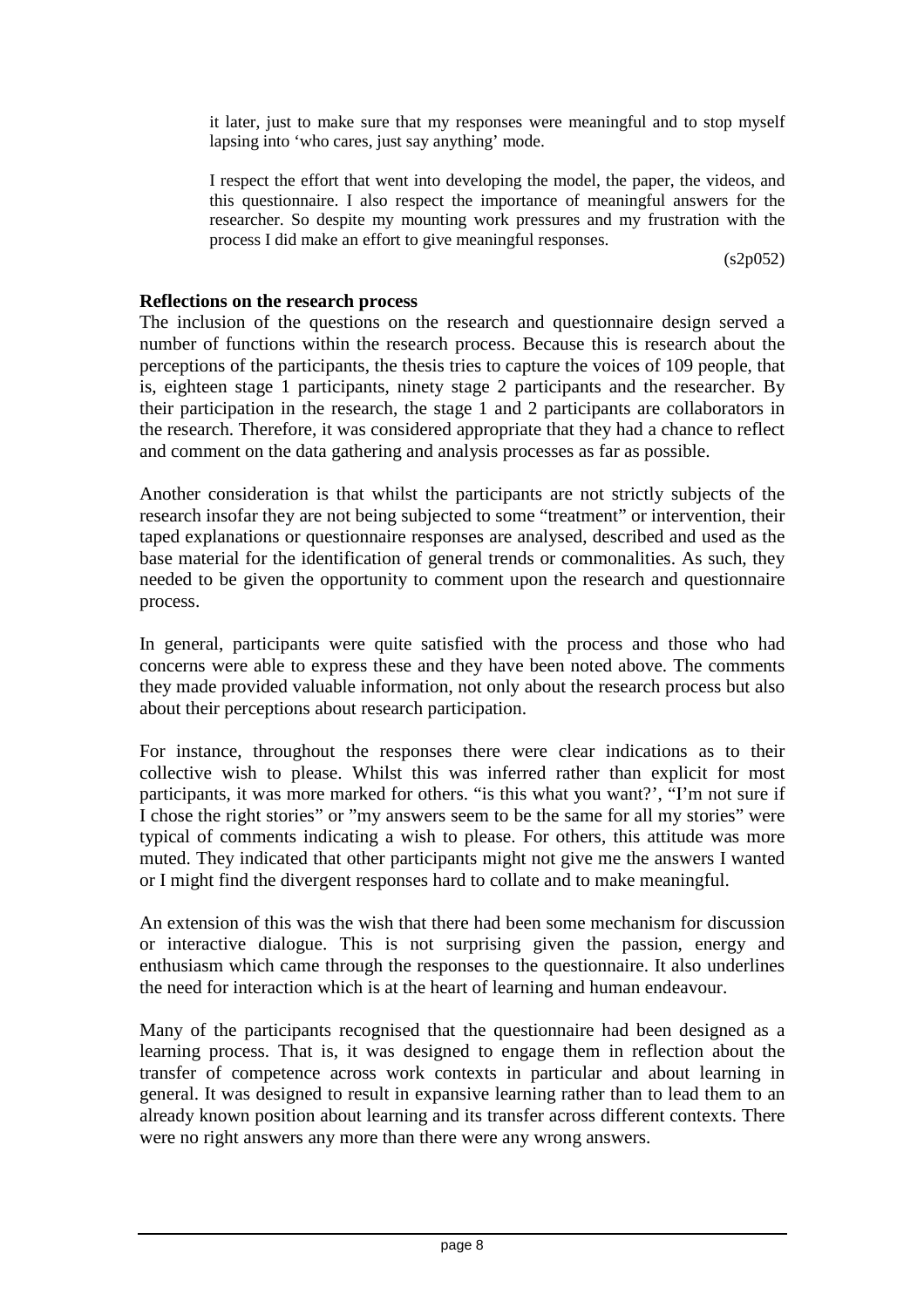The design of the questionnaire was predicated upon the need to ground the responses and to ensure that they were based on experience and practice rather than on learnt theory. I was looking for the participants' perceptions which had grown out of their own practice. Whilst it was obvious that, given the educational background of the participants, these perceptions would inevitably be influenced by educational theory, I wanted to ensure that it was theory verified and refined by practice. I saw the "stories" as providing a means of doing this.

This strategy seems to have been successful. Not only did the responses to the stories provide statistical evidence of internal variation giving support to the contextsensitivity of learning, but they also provided rich qualitative data about difference in experience and situations.

The design of the questionnaire was also predicated on the need to gain responses from a widely geographically-separated group of participants. As has been already stated, as a validation instrument, it was necessary to ensure that the participants were introduced to the model and the thinking behind it. Hence, a video was provided for those participants with a preference for aural learning as well as a more traditional paper to read. The questionnaire needed to be electronic given that the majority of participants were used to working with personal computers and providing information in this form. However, the range of participants meant that it also needed to be compatible with the inevitable different software and computers to which the participants had access and hardcopies were also needed for those without easy computer access.

These are the lessons learned from my research experience. Anything using information and communication technologies will be prone to breakdown and incompatibility issues. In addition, it will also be sensitive to the effectiveness of the human-machine interface (Suchman, 2000). That is, the gaps between what our computers can do; what we know our computers can do; and what we can easily make our computers do.

Interestingly, those who opted for hardcopy versions of the paper and diagrams and a video tape made no complaint about the questionnaire kit and its usefulness. Also, the return rate for those receiving the non-electronic package was 100%.

# **Conclusion**

The methodology used in the second stage of my PhD and discussed above proved to be very effective in promoting the double loop learning which I wanted to achieve; both for myself as researcher and for the participants as active collaborators in the research. It also proved concomitant with the boundary crossing which is the context of the research.

The following three comments which came from the analysis of the data on the research and questionnaire design provide excellent comment on what was being attempted and what was achieved . The first comes from the participant who wrote 'these questions about the questionnaire are fabulous' (s2p087).

The second is from a participant who commented that the benefit of the questionnaire, for her, had been that 'it made me think about what I care passionately about, reflect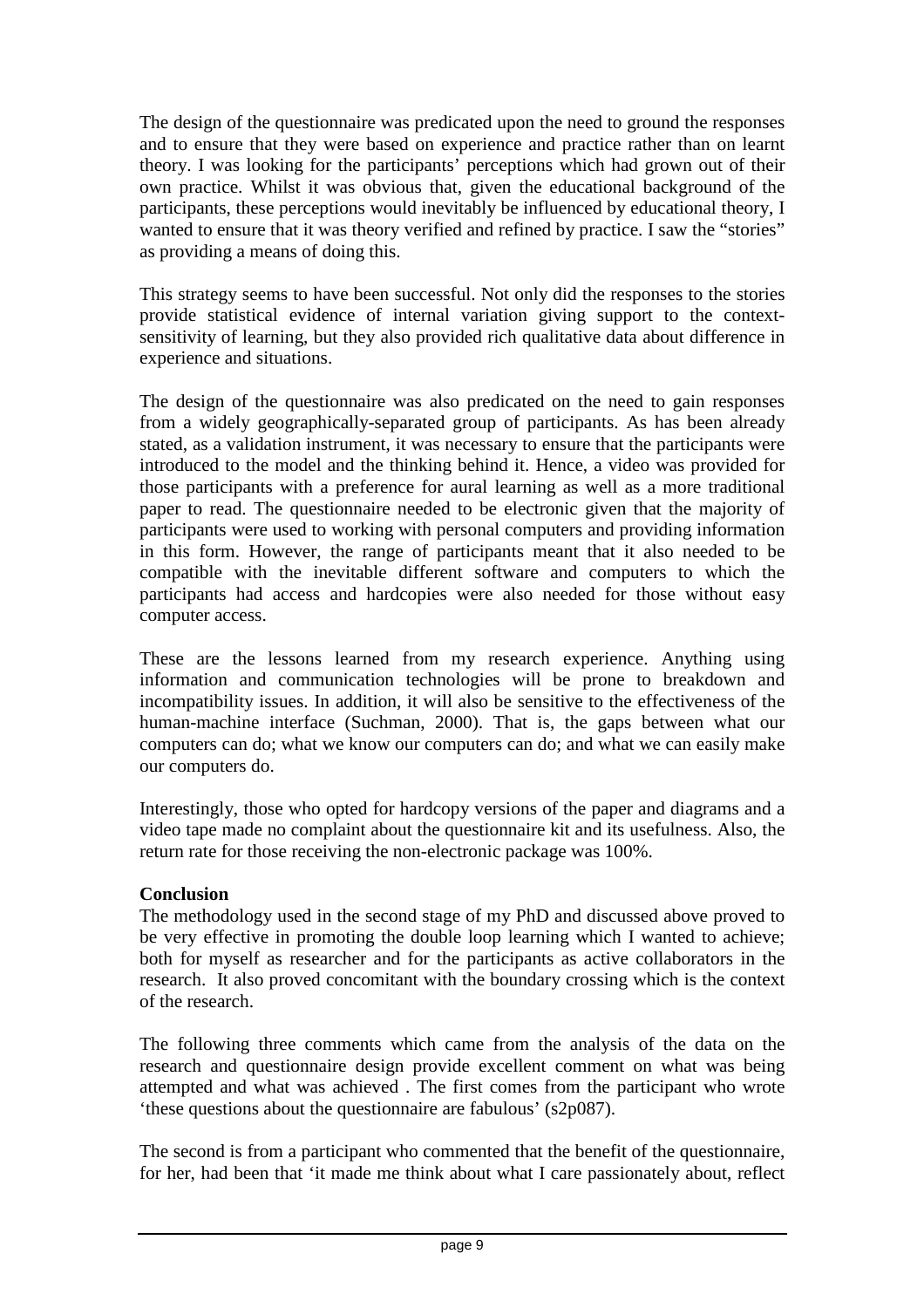on my own communities of practice and to interrogate existing theoretical positions' (s2p087).

The third comment was concerned with the personal benefit this particular participant had gained from the research process. She wrote:

> It made me think carefully about my own transference of competence across a number of roles and about how we support and also don't support new staff in our organisation as well as those that undertake different roles which require additional skills. It also made me think about the extent to which competent people with high employability skills tend to transfer competence even when they have not been supported by a network or mentors.

> It also gave me the opportunity to forgive myself for appearing to take so long to develop competence in my new position although it would seem that I am probably now moving toward the validation and integration stage. (Whew, I'm pleased I'm almost there!)

> > $(s2p067)$

In conclusion, the methodology I devised for the second stage of the research project proved effective in enabling the participants to respond in depth to the questions, grounding their perceptions in "stories" of their experiences. In particular, it demonstrated their ability to generalise by embedding different contexts within each other and thus avoiding generalisation by abstraction. This, then, provided empirical examples of the application of the theories of Beach (1999) and Van Oers (1998).

#### **References**

- Argyris, C. (2000). Teaching smart people how to learn. In R. Cross & S. Israelit (Eds.), *Strategic Learning in a Knowledge Economy: Individual, collective and organizational learning process* (pp. 279-295). Boston: Butterworth Heinemann.
- Beach, K. (1999). Consequential transitions: A sociocultural expedition beyond transfer in education. In A. Iran-Nejad & P. D. Pearson (Eds.), *Review of Research in Education* (Vol. 24, pp. 101-140). Washington, D.C.: American Educational Research Association.
- Billett, S. (1994). Authenticity in workplace learning settings. In J. Stevenson (Ed.), *Cognition at Work: The Development of Vocational Expertise* (pp. 36-75). Adelaide: National Centre for Vocational Education Research.
- Billett, S. (1996, 31 October 1 November 1996). *Knowledge, learning and work: a synthesis of research at Griffith 1994 - 1996.* Paper presented at the Researching and Learning Together: ANTARAC Conference, Melbourne.
- Billett, S. (1998, 2 4 December 1998). *Guided learning in the workplace: Five enterprises.* Paper presented at the 6th Annual International Conference on Post-compulsory Education and Training - Vocational Knowledge and Institutions: Changing relationships, Surfers Paradise.
- Bradburn, N. M. (1983). Response effects. In P. H. Rossi, J. D. Wright & A. B. Anderson (Eds.), *Handbook of Survey Research* (pp. 289 - 328). New York: Academic Press.
- Denzin, N. K., & Lincoln, Y. S. (2003a). Introduction: The discipline and practice of qualitative research. In N. K. Denzin & Y. S. Lincohn (Eds.), *Strategies of Qualitative Inquiry* (pp. 1-45). Thousand Oaks, London & Delhi: Sage Publications.
- Down, C. M. (2006). *Situated learning: Perceptions of training practitioners on the transfer of competence across workplace contexts.* Unpublished PhD, Royal Melbourne Institute of Technology, Melbourne.
- Down, C. M., & Hager, P. (1999, 11-12 February 1999). *Making judgements: Practical strategies from research outcomes.* Paper presented at the Quality and Diversity in